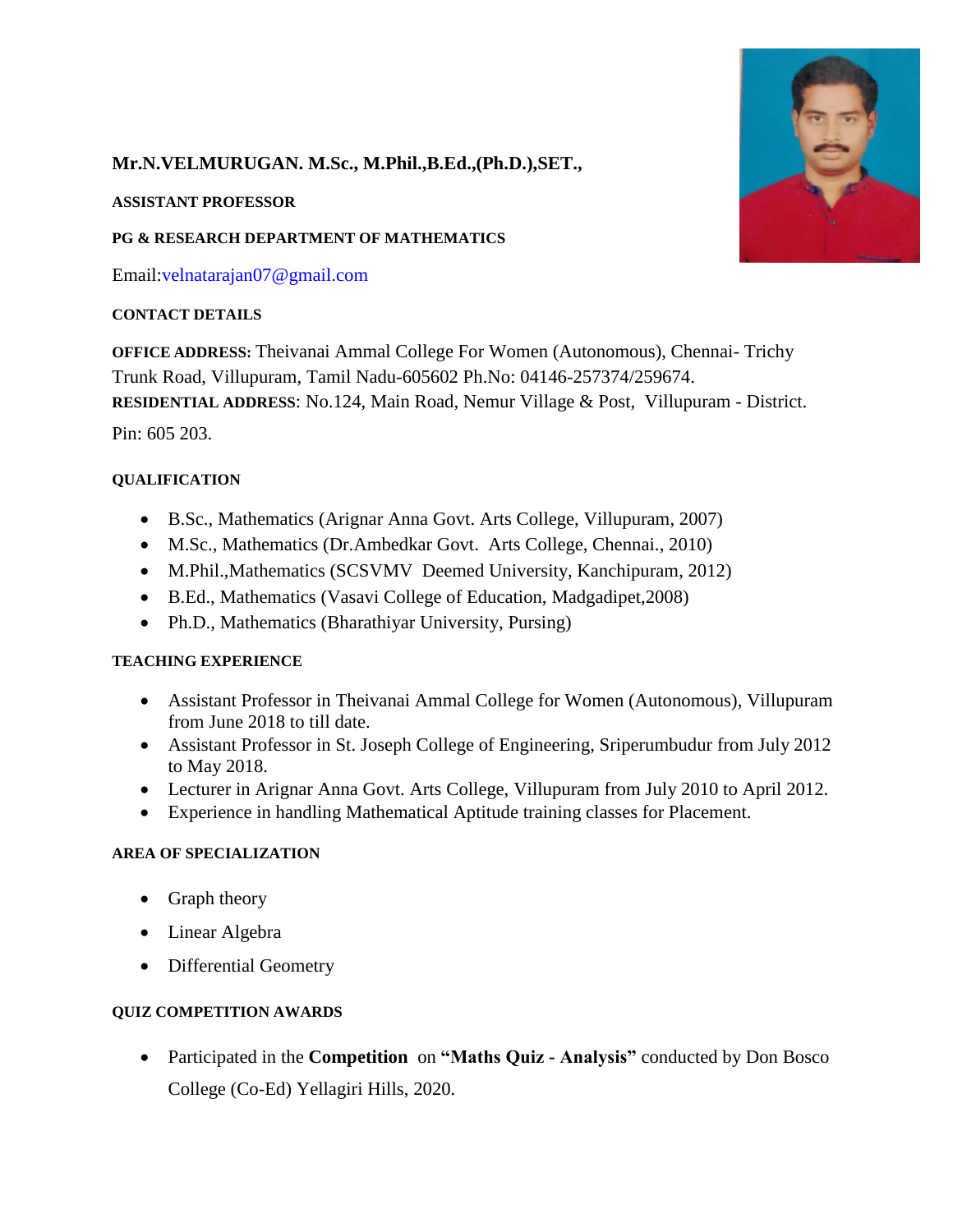- Participated in the **Competition** on "**E-Quiz on Graph Theory**" conducted by Thiru Kolanjiappar Govt.Arts.College, Virudhachalam,2020.
- Participatedin **"Online General Awareness Quiz-Computer Fundamentals"**  conducted by Shanmuga Insustries Arts & Science College,2019.
- Participated in the **Competition** on "**E-Quiz on Graph Theory**" conducted by St.Ann's College of Arts & Science College, Tindivanam,2020.
- Participated in the **Competition** on "E-Quiz: Algebra & Analysis" conducted by Bharathi Women's College(Autonomous),Chennai,2020.

## **WORKSHOP**

 Participated in the **Workshop** on "MATLAB " , Theivanai Ammal College for Women(Autonomous) ,V illupuram, 2019.

## **FACULTY DEVELOPMENT PROGRAM**

- Participated in **"Faculty Development Training Programme"** at **Sri Venkateshwara College of Engineering** from 4<sup>th</sup> to 11<sup>th</sup> December 2013 organized by **ANNA UNIVERSITY.**
- Participated in **"Faculty Development Training Programme"** at **DMI College of Engineering** on July 2013 organized by **ANNA UNIVERSITY .**
- Participated in **"Faculty Development Training Programme"** at **Loyola Institute of Technology** on June 2016 organized by **ANNA UNIVERSITY.**

## **PUBLICATIONS**

- Super Edge BI-Magic Labeling of New Constructions of Trees from Path & Star, Science, Technology and Development Multidisciplinary Journal, Vol IX, 2020, 0950- 0707, 2020.
- Zagreb Related Index and its Coindex of Some Derived Graphs, Journal of Applied Science & Computations, Vol 6, 2019, ISSN NO:7021-2008,2019.
- On Harmonic Index of New Operation of Graphs, International Journal of Engineering Technology, Vol-8, ISSN: 2249-8958,2019.

## **ACADEMIC MEMBERSHIP (ST. JOSEPH COLLEGE OF ENGINEERING)**

 Served as a **Coordinator** for the department of **Science & Humanities** from July 2013 to 31.05.2018 date.